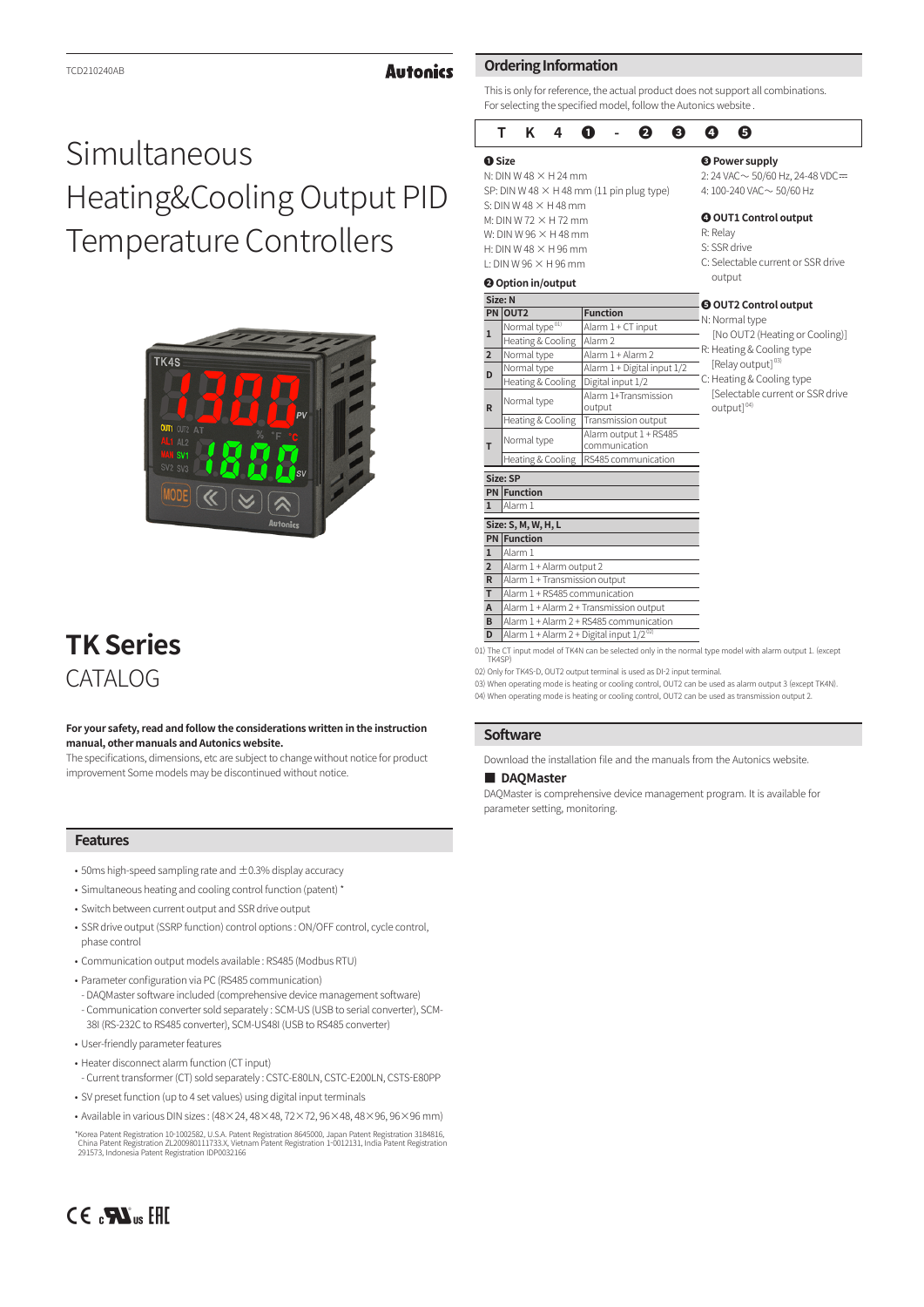| <b>Specifications</b>        |                       |                          |                                                                                                                                    |                                                                 |                           |                                                                                      |  |  |  |  |
|------------------------------|-----------------------|--------------------------|------------------------------------------------------------------------------------------------------------------------------------|-----------------------------------------------------------------|---------------------------|--------------------------------------------------------------------------------------|--|--|--|--|
| <b>Series</b>                |                       |                          | TK4N                                                                                                                               | TK4SP                                                           | TK4S                      | TK4M                                                                                 |  |  |  |  |
| Power                        |                       | AC type                  |                                                                                                                                    | 100 - 240 VAC~50/60 Hz ±10%                                     |                           |                                                                                      |  |  |  |  |
| supply                       |                       | AC/DC type               |                                                                                                                                    |                                                                 |                           | 24 VAC ~ 50/60 Hz ± 10%, 24-48 VDC== ± 10%                                           |  |  |  |  |
| Power                        |                       | AC type                  | $\leq 6$ VA                                                                                                                        | $\leq$ 8 VA                                                     |                           |                                                                                      |  |  |  |  |
| consumption   AC/DC type     |                       |                          | $\approx 70 g$                                                                                                                     | AC: $\leq$ 8 VA, DC $\leq$ 5W<br>$\approx 85$ g                 | $\approx 105$ g           | $\approx$ 140 g                                                                      |  |  |  |  |
|                              |                       | Unit weight (packaged)   | $(\approx 140 \text{ g})$                                                                                                          | $(\approx 130 \text{ g})$                                       | $(\approx 150 \text{ g})$ | $(\approx 210 \text{ g})$                                                            |  |  |  |  |
|                              |                       |                          |                                                                                                                                    |                                                                 |                           |                                                                                      |  |  |  |  |
| <b>Series</b>                |                       |                          | TK4W<br>TK4H<br>TK4L                                                                                                               |                                                                 |                           |                                                                                      |  |  |  |  |
| Power                        |                       | AC type<br>AC/DC type    | $100 - 240$ VAC $\sim 50/60$ Hz $\pm 10\%$<br>24 VAC ~ 50/60 Hz ±10%, 24-48 VDC == ±10%                                            |                                                                 |                           |                                                                                      |  |  |  |  |
| supply<br>Power              |                       | AC type                  | $\leq$ 8 VA                                                                                                                        |                                                                 |                           |                                                                                      |  |  |  |  |
|                              |                       | consumption   AC/DC type | AC: $\leq$ 8 VA, DC $\leq$ 5W                                                                                                      |                                                                 |                           |                                                                                      |  |  |  |  |
|                              |                       | Unit weight (packaged)   | $\approx$ 141 g ( $\approx$ 211 g)<br>$\approx 141 g (\approx 211 g)$<br>$\approx$ 198 g ( $\approx$ 294 g)                        |                                                                 |                           |                                                                                      |  |  |  |  |
|                              |                       |                          |                                                                                                                                    |                                                                 |                           |                                                                                      |  |  |  |  |
| <b>Sampling period</b>       |                       |                          | $\overline{5}0 \text{ ms}$                                                                                                         |                                                                 |                           |                                                                                      |  |  |  |  |
| <b>Input specification</b>   |                       |                          |                                                                                                                                    | Refer to 'Input Type and Using Range'                           |                           |                                                                                      |  |  |  |  |
|                              |                       |                          |                                                                                                                                    | • 0.0-50.0 A (primary current measurement range)                |                           |                                                                                      |  |  |  |  |
| <b>Option</b>                | CT input              |                          | • CT ratio: 1/1,000<br>$\bullet$ Measurement accuracy: $\pm$ 5% F.S. $\pm$ 1digit                                                  |                                                                 |                           |                                                                                      |  |  |  |  |
| input                        |                       |                          |                                                                                                                                    | • Contact - ON: $\leq$ 2 k $\Omega$ , OFF: $\geq$ 90 k $\Omega$ |                           |                                                                                      |  |  |  |  |
|                              |                       | Digital input            |                                                                                                                                    |                                                                 |                           | $\bullet$ Non contact - residual voltage $\leq$ 1.0 V, leakage current $\leq$ 0.1 mA |  |  |  |  |
|                              |                       |                          |                                                                                                                                    | $\bullet$ Outflow current: $\approx$ 0.5 mA per input           |                           |                                                                                      |  |  |  |  |
| Control                      | Relay                 |                          | 250 VAC ~ 3 A, 30 VDC = 3 A 1a                                                                                                     |                                                                 |                           |                                                                                      |  |  |  |  |
| output                       | <b>SSR</b><br>Current |                          | $11$ VDC= $\pm$ 2 V, $\leq$ 20 mA<br>DC 4-20 mA or DC 0-20 mA (parameter), Load resistance: $\leq 500 \Omega$                      |                                                                 |                           |                                                                                      |  |  |  |  |
| <b>Alarm</b>                 |                       |                          | AL1, AL2: 250 VAC ~ 3 A 1a                                                                                                         |                                                                 |                           |                                                                                      |  |  |  |  |
| output                       | Relay                 |                          | • TK4N AL2: 250 VAC $\sim$ 0.5 A 1a ( $\leq$ 125 VA)                                                                               |                                                                 |                           |                                                                                      |  |  |  |  |
| <b>Option</b>                | Transmission          |                          | DC 4 - 20 mA (Load resistance: $\leq$ 500 $\Omega$ , Output accuracy: $\pm$ 0.3%<br>F.S.                                           |                                                                 |                           |                                                                                      |  |  |  |  |
| output                       | RS485 comm.           |                          | Modbus RTU                                                                                                                         |                                                                 |                           |                                                                                      |  |  |  |  |
| Display type                 |                       |                          |                                                                                                                                    | 7 segment (red, green, yellow), LED type                        |                           |                                                                                      |  |  |  |  |
|                              |                       | Heating, Cooling         |                                                                                                                                    |                                                                 |                           |                                                                                      |  |  |  |  |
| Control<br>type              | Heating &             |                          | ON/OFF, P, PI, PD, PID Control                                                                                                     |                                                                 |                           |                                                                                      |  |  |  |  |
|                              | Cooling               |                          | • Thermocouple, RTD: 1 to 100 (0.1 to 100.0) °C/°F                                                                                 |                                                                 |                           |                                                                                      |  |  |  |  |
| <b>Hysteresis</b>            |                       |                          | · Analog: 1 to 100 digit                                                                                                           |                                                                 |                           |                                                                                      |  |  |  |  |
| Proportional band (P)        |                       |                          |                                                                                                                                    | 0.1 to 999.9 °C/°F (0.1 to 999.9%)                              |                           |                                                                                      |  |  |  |  |
| Integral time (I)            |                       |                          | 0 to 9,999 sec                                                                                                                     |                                                                 |                           |                                                                                      |  |  |  |  |
| Derivative time (D)          |                       |                          | 0 to 9,999 sec                                                                                                                     |                                                                 |                           |                                                                                      |  |  |  |  |
| Control cycle (T)            |                       |                          |                                                                                                                                    | · Relay output, SSR drive output: 0.1 to 120.0 sec              |                           |                                                                                      |  |  |  |  |
| <b>Manual reset</b>          |                       |                          | · Selectable current or SSR drive output: 1.0 to 120.0 sec<br>0.0 to 100.0%                                                        |                                                                 |                           |                                                                                      |  |  |  |  |
|                              |                       |                          | OUT1/2: $\geq$ 5,000,000 operations                                                                                                |                                                                 |                           |                                                                                      |  |  |  |  |
| Relay<br>life                |                       | Mechanical               | AL1/2: $\geq$ 20,000,000 operations (TK4H/W/L: $\geq$ 5,000,000                                                                    |                                                                 |                           |                                                                                      |  |  |  |  |
| cycle                        |                       |                          | operations)                                                                                                                        |                                                                 |                           |                                                                                      |  |  |  |  |
|                              | Electrical            |                          | $\geq$ 100,000 operations<br>Between power source terminal and input terminal: 2,000 VAC $\sim$                                    |                                                                 |                           |                                                                                      |  |  |  |  |
| Dielectric strength          |                       |                          | 50/60 Hz for 1 min                                                                                                                 |                                                                 |                           |                                                                                      |  |  |  |  |
|                              |                       |                          | 0.75 mm amplitude at frequency of 5 to 55 Hz (for 1 min) in each X,                                                                |                                                                 |                           |                                                                                      |  |  |  |  |
| <b>Vibration</b>             |                       |                          | Y, Z direction for 2 hours                                                                                                         |                                                                 |                           |                                                                                      |  |  |  |  |
| <b>Insulation resistance</b> |                       |                          | $\geq$ 100 M $\Omega$ (500 VDC= megger)                                                                                            |                                                                 |                           |                                                                                      |  |  |  |  |
| Noise immunity               |                       |                          | $\pm$ 2 kV square shaped noise by noise simulator (pulse width: 1 µs)<br>R-phase, S-phase                                          |                                                                 |                           |                                                                                      |  |  |  |  |
| <b>Memory retention</b>      |                       |                          | $\approx$ 10 years (non-volatile semiconductor memory type)                                                                        |                                                                 |                           |                                                                                      |  |  |  |  |
| Ambient temperature          |                       |                          | -10 to 50 °C, storage: -20 to 60 °C (no freezing or condensation)                                                                  |                                                                 |                           |                                                                                      |  |  |  |  |
| <b>Ambient humidity</b>      |                       |                          | 35 to 85%RH, storage: 35 to 85%RH (no freezing or condensation)                                                                    |                                                                 |                           |                                                                                      |  |  |  |  |
| <b>Protection structure</b>  |                       |                          |                                                                                                                                    | IP65 (Front panel, IEC standards)                               |                           |                                                                                      |  |  |  |  |
|                              |                       |                          |                                                                                                                                    | · TK4SP: IP50 (Front panel, IEC standards)                      |                           |                                                                                      |  |  |  |  |
| Insulation type              |                       |                          | Double insulation or reinforced insulation (mark: 回, dielectric<br>strength between the measuring input part and the power part: 2 |                                                                 |                           |                                                                                      |  |  |  |  |
|                              |                       |                          | kV)                                                                                                                                |                                                                 |                           |                                                                                      |  |  |  |  |
| <b>Accessory</b>             |                       |                          | Bracket, Terminal protection cover (TK4N)                                                                                          |                                                                 |                           |                                                                                      |  |  |  |  |
| Approval                     |                       |                          | C∈. <b>™</b> ™                                                                                                                     |                                                                 |                           |                                                                                      |  |  |  |  |

#### **Communication Interface**

### **Comm. protocol Modbus RTU**<br>**Connection type** RS485 **Application standard** EIA RS485 compliance with **Maximum connection** 31 units (address: 01 to 99) **Synchronous method** Asynchronous<br>**Comm. Method** Two-wire half duplex<br>**Comm. effective range** ≤ 800 m **Comm. speed** 2,400 / 4,800 / 9,600 (default) / 19,200 / 38,400 bps (parameter) **Response times**<br> **Response to 99 ms (default: 20 ms)**<br> **1 bit (fixed) Start bit** 1 bit (fixed)<br> **Data bit** 8 bit (fixed) **Parity bit**<br> **Parity bit**<br> **Parity Bit**<br> **Parity bit**<br> **Parity Dist (default) Stop bit**<br> **EEPROM life cycle EEPROM life cycle** ≈ 1,000,000 operations (Erase / Write) **■ RS485**

### **Input Type and Using Range**

The setting range of some parameters is limited when using the decimal point display.

| Input type |                    | <b>Decimal</b><br>point  | <b>Display</b>                | Using range (°C) |    |       | Using range (°F) |     |       |
|------------|--------------------|--------------------------|-------------------------------|------------------|----|-------|------------------|-----|-------|
|            | K (CA)             | 1                        | <b>PERH</b>                   | $-200$           | to | 1,350 | $-328$           | to  | 2,463 |
|            |                    | 0.1                      | <b>PERL</b>                   | $-199.9$         | to | 999.9 | $-199.9$         | to  | 999.9 |
|            | J(IC)              | 1                        | JI E.H                        | $-200$           | to | 800   | $-328$           | to  | 1.472 |
|            |                    | 0.1                      | <b>JI EL</b>                  | $-199.9$         | to | 800.0 | $-199.9$         | to  | 999.9 |
|            | E(CR)              | $\overline{1}$           | E C r.H                       | $-200$           | to | 800   | $-328$           | to  | 1,472 |
|            |                    | 0.1                      | E C r.L                       | $-199.9$         | to | 800.0 | $-199.9$         | to  | 999.9 |
|            |                    | $\overline{1}$           | ECC.H                         | $-200$           | to | 400   | $-328$           | to  | 752   |
|            | T(CC)              | 0.1                      | E E E.L                       | $-199.9$         | to | 400.0 | $-199.9$         | to  | 752.0 |
| Thermo     | B(PR)              | $\overline{1}$           | $P_{r}$<br>Ь                  | 0                | to | 1,800 | 32               | to  | 3,272 |
| -couple    | $R$ (PR)           | $\overline{1}$           | $P_{r}$<br>c                  | 0                | to | 1,750 | 32               | to  | 3,182 |
|            | S(PR)              | $\overline{1}$           | 5<br>$P_{r}$                  | 0                | to | 1,750 | 32               | to  | 3,182 |
|            | N(NN)              | $\overline{1}$           | n <sub>n</sub><br>U           | $-200$           | to | 1.300 | $-328$           | to  | 2.372 |
|            | $C(TT)^{01}$       | $\overline{1}$           | E<br><b>EE</b>                | $\Omega$         | to | 2.300 | 32               | to  | 4.172 |
|            | $G(TT)^{02}$       | $\mathbf{1}$             | C.<br>ŁŁ                      | $\theta$         | to | 2,300 | 32               | to. | 4,172 |
|            | L(IC)              | $\mathbf{1}$             | LI E.H                        | $-200$           | to | 900   | $-328$           | to  | 1,652 |
|            |                    | 0.1                      | LI E.L                        | $-199.9$         | to | 900.0 | $-199.9$         | to  | 999.9 |
|            | $U$ (CC)           | $\mathbf{1}$             | UCC.H                         | $-200$           | to | 400   | $-328$           | to  | 752   |
|            |                    | 0.1                      | UCCL                          | $-199.9$         | to | 400.0 | $-199.9$         | to  | 752.0 |
|            | Platinel II        | $\mathbf{1}$             | PLII                          | $\overline{0}$   | to | 1,390 | 32               | to  | 2.534 |
|            | Cu50 $\Omega$      | 0.1                      | Eи<br>- 5                     | $-199.9$         | to | 200.0 | $-199.9$         | to  | 392.0 |
|            | Cu100 $\Omega$     | 0.1                      | CU IO                         | $-199.9$         | to | 200.0 | $-199.9$         | to  | 392.0 |
|            | JPt100 $\Omega$    | $\overline{1}$           | JPE.H                         | $-200$           | to | 650   | $-328$           | to  | 1,202 |
| <b>RTD</b> |                    | 0.1                      | JP E.L                        | $-199.9$         | to | 650.0 | $-199.9$         | to  | 999.9 |
|            | DPt50 $\Omega$     | 0.1                      | dPE5                          | $-199.9$         | to | 600.0 | $-199.9$         | to  | 999.9 |
|            | $DPt100 \Omega$    | $\mathbf{1}$             | dPE.H                         | $-200$           | to | 650   | $-328$           | to  | 1,202 |
|            |                    | 0.1                      | dPEL                          | $-199.9$         | to | 650.0 | $-199.9$         | to  | 999.9 |
|            | Nickel120 $\Omega$ | $\mathbf{1}$             | n   12                        | $-80$            | to | 200   | $-112$           | to  | 392   |
|            | 0 to 10 V          | ×,                       | $A \cup I$                    | 0 to 10 V        |    |       |                  |     |       |
|            | $0$ to $5$ V       | $\overline{\phantom{a}}$ | Ru2                           | $0$ to $5V$      |    |       |                  |     |       |
| Analog     | 1 to 5 V           | $\overline{\phantom{a}}$ | Ru3                           | $1$ to $5$ V     |    |       |                  |     |       |
|            | 0 to 100 mV        | ä,                       | R <sub>n</sub> u <sub>l</sub> | 0 to 100 mV      |    |       |                  |     |       |
|            | 0 to 20 mA         | ×,                       | R <sub>n</sub> R              |                  |    |       | 0 to 20 mA       |     |       |
|            | 4 to 20 mA         | ä,                       | <b>AAA2</b>                   |                  |    |       | 4 to 20 mA       |     |       |

01) C (TT): Same as existing W5 (TT) type sensor 02) G (TT): Same as existing W (TT) type sensor

• Permissible line resistance per line: ≤ 5 Ω

#### **■ Display accuracy**

|                   | Input type Using temperature        | <b>Display accuracy</b>                                                                                                                                                                                                                                                                                                                                                                 |
|-------------------|-------------------------------------|-----------------------------------------------------------------------------------------------------------------------------------------------------------------------------------------------------------------------------------------------------------------------------------------------------------------------------------------------------------------------------------------|
| Thermo<br>-couple | At room temperature<br>(23°C ±5 °C) | (PV $\pm$ 0.3% or $\pm$ 1 °C higher one) $\pm$ 1-digit<br>• Thermocouple K, J, T, N, E below -100 $^{\circ}$ C and L, U, PLII, RTD Cu50 $\Omega$ ,<br>DPt50 $\Omega$ : (PV $\pm$ 0.3% or $\pm$ 2 °C higher one) $\pm$ 1-digit<br>. Thermocouple C, G and R, S below 200 °C:<br>(PV ±0.3% or ±3 °C higher one) ±1-digit<br>• Thermocouple B below 400 °C: There is no accuracy standards |
| <b>RTD</b>        | Out of room<br>temperature range    | (PV $\pm$ 0.5% or $\pm$ 2 °C higher one) $\pm$ 1-digit<br>• RTD Cu50 $\Omega$ , DPt50 $\Omega$ : (PV $\pm$ 0.5% or $\pm$ 3 °C higher one) $\pm$ 1-digit<br>• Thermocouple R, S, B, C, G:<br>(PV ±0.5% or ±5 °C higher one) ±1-digit<br>• Other sensors: $\leq \pm 5$ °C ( $\leq$ -100 °C)                                                                                               |
|                   | At room temperature<br>(23°C ±5 °C) | $\pm$ 0.3% F.S. $\pm$ 1-digit                                                                                                                                                                                                                                                                                                                                                           |
| Analog            | Out of room<br>temperature range    | $\pm$ 0.5% F.S. $\pm$ 1-digit                                                                                                                                                                                                                                                                                                                                                           |

• In case of TK4SP Series, ±1 ℃ will be added to the degree standard.